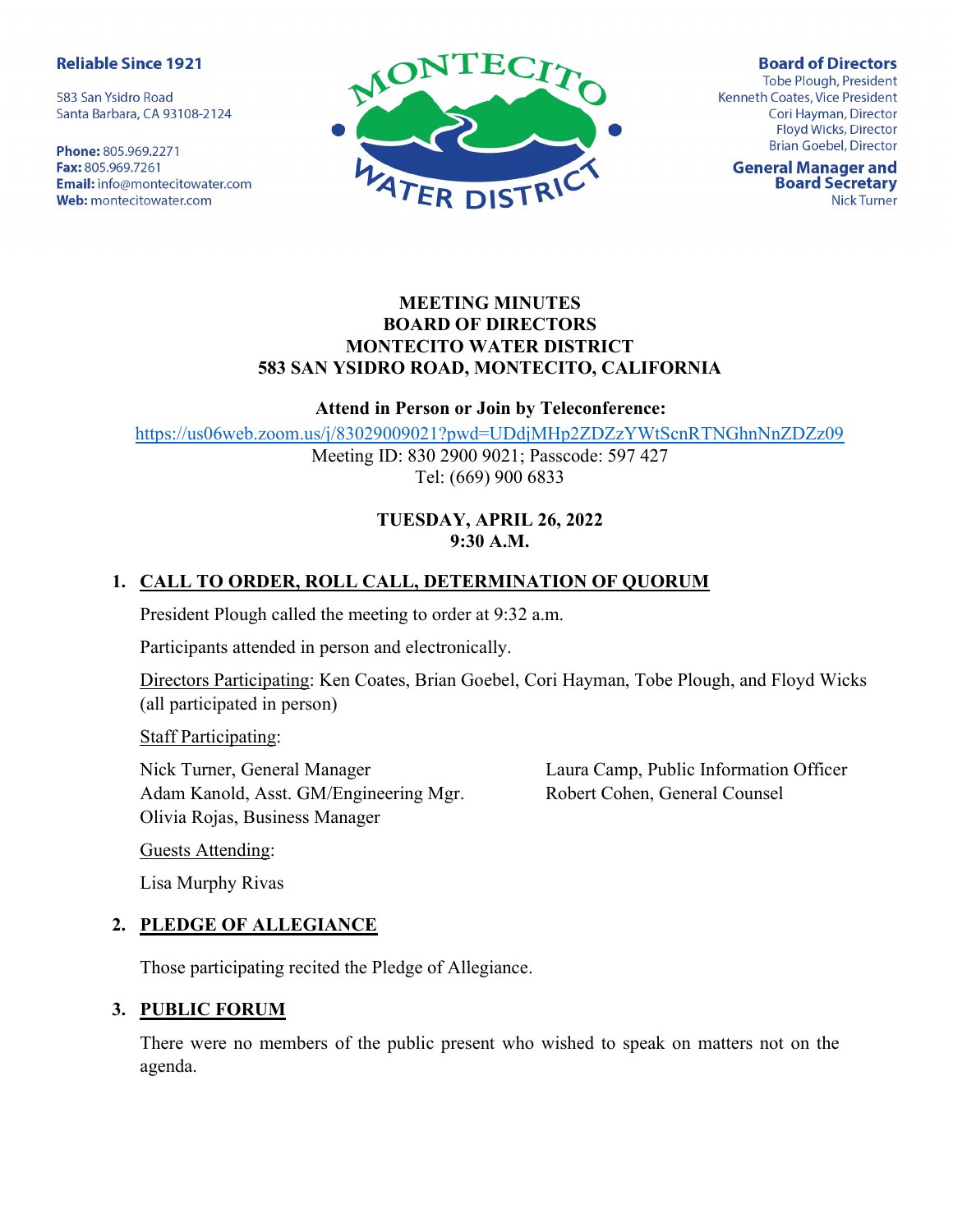#### 4. CONSENT CALENDAR

Director Hayman requested Items 4-G be pulled from the Consent Calendar for further discussion.

- A. Meeting Minutes of March 22, 2022
- B. Payment of Bills for March 2022
- C. Investment of District Funds for March 2022
- D. Water Works Operations Report for March 2022
- E. Filing Fee for the Division of Safety of Dams for the Juncal Dam Emergency Release Valve Project
- F. Board Meeting Recording Publication Method
- G. Extension of Resolution 2225 authorizing remote teleconference meetings

Following discussion, it was moved by Director Goebel, seconded by Director Wicks and carried, with Directors Coates, Goebel, Hayman, Plough and Wicks voting in favor, to approve the Consent Calendar as presented, with the exception of Item 4-G.

Following further discussion on Item 4-G, it was moved by Director Coates, seconded by Director Goebel and carried, with Directors Coates, Goebel, Plough and Wicks voting in favor and Director Hayman opposed.

## 5. DISTRICT OPERATIONS AND GENERAL MANAGER REPORTS

A. BOARD ACTION: Adoption of Resolution 2230, a resolution of the Board of Directors of the Montecito Water District adopting a revised Records Retention and Destruction Policy

Mr. Turner presented this item and responded to questions from Directors. Following discussion, it was moved by Director Goebel, seconded by Director Coates and carried, with Directors Coates, Goebel, Hayman, Plough, and Wicks voting in favor, to adopt Resolution 2230, a resolution of the Board of Directors of the Montecito Water District adopting a revised Records Retention and Destruction Policy .

B. INFORMATION ONLY: Quarterly Drought and Water Supply Update

Mr. Turner presented this item via PowerPoint and responded to questions from Directors.

C. INFORMATION ONLY: Update on progress reaching the District's 20% water use reduction target

Mr. Turner presented this item via PowerPoint and responded to questions from Directors.

D. INFORMATION ONLY: Analysis of Governor Newsom's Executive Order N-7-22 concerning enhanced water conservation

Mr. Turner presented this item via PowerPoint and responded to questions from Directors.

E. BOARD ACTION: Consideration of participation in the 2022 Yuba Accord Water Purchase through the CCWA 2022 Supplemental Water Purchase Program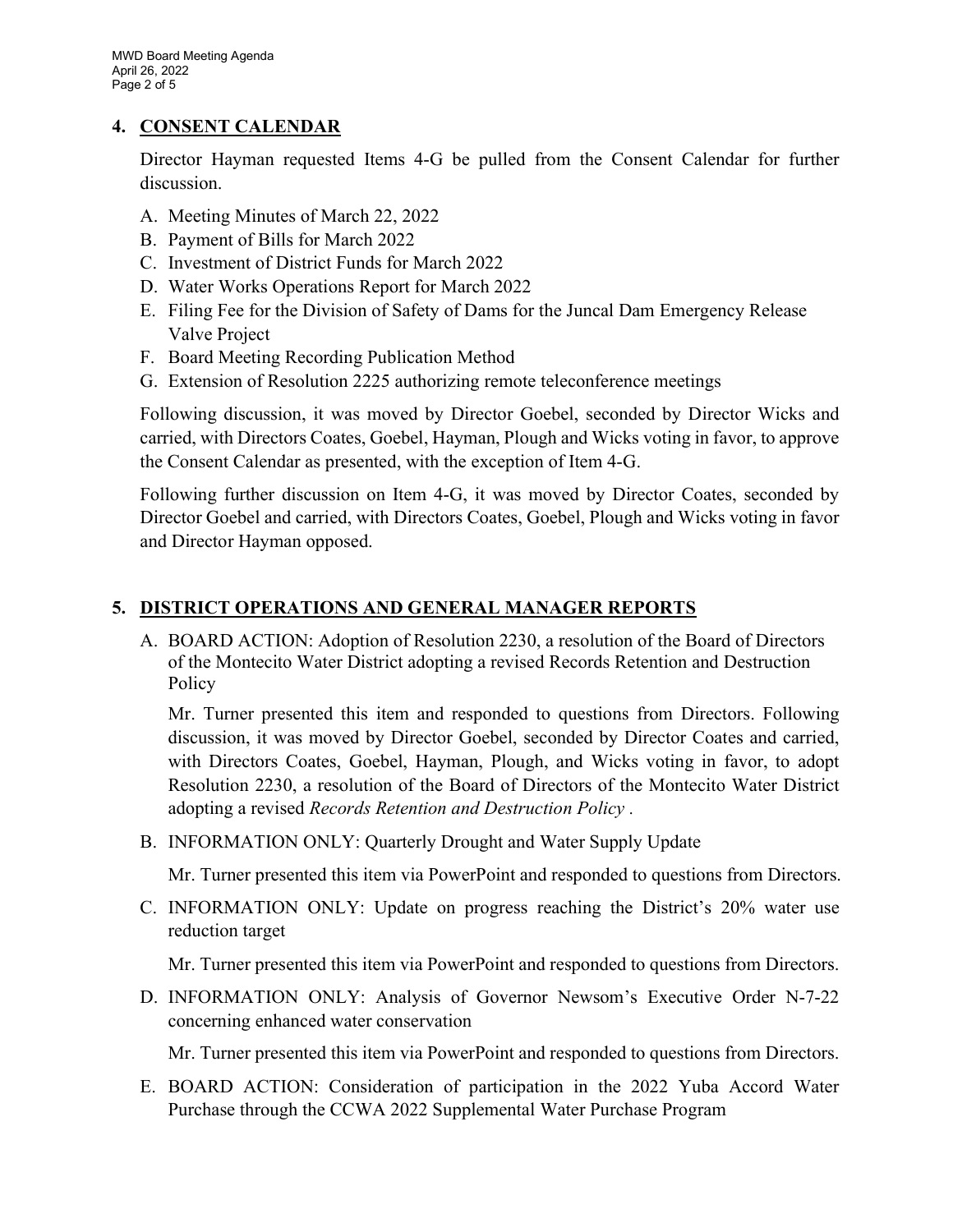Mr. Turner presented this item and responded to questions from Directors. Following discussion, it was moved by Director Goebel, seconded by Director Wicks and carried, with Directors Coates, Goebel, Hayman, Plough, and Wicks voting in favor, to authorize participation in the 2022 Yuba Accord Water Purchase through the Central Coast Water Authority's 2022 Supplemental Water Purchase Program and to file a Notice of Intent (to purchase) with Central Coast Water Authority.

- F. INFORMATION ONLY: Potential water supply opportunity with Slippery Rock Ranch Mr. Turner presented this item and responded to questions from Directors.
- G. INFORMATION ONLY: Public Information Update

Ms. Camp presented this item via PowerPoint and responded to questions from Directors.

H. INFORMATION ONLY: General Manager's Report

Mr. Turner and Mr. Kanold presented this item and responded to questions from Directors.

# 6. DISTRICT BUSINESS REPORT

A. INFORMATION ONLY: Unaudited Monthly Financial Reports for March 2022

Ms. Rojas presented this item via PowerPoint and responded to questions from Directors.

# 7. DIRECTOR AND COMMITTEE REPORTS

- A. President's Report: Director Plough reported that he is coordinating with the General Manager on scheduling a remote Board meeting consisting of site visits to key District facilities including Jameson Lake and Doulton Tunnel in May 2022.
- B. Central Coast Water Authority: Director Coates reported that CCWA's Board of Directors was given a presentation by representatives of the State Water Contractors Association concerning its advocacy and studies which neglect to include big picture matters.
- C. Santa Barbara County Special Districts Association: Director Wicks reported that he attended a recent meeting which included a request for Special Districts to consider adopting a resolution opposing Initiative 21-0042A1 which would limit the ability of voters and state and local governments to raise revenues to fund government services.
- D. Cachuma Operation and Maintenance Board: Director Hayman reported that the COMB General Manager's contract was renewed for a 4 year term; and that the secured pipeline project is on schedule with construction bids due near the end of April.
- E. Cachuma Conservation Release Board: Director Plough did not provide a report.
- F. Operations & Customer Relations Committee: Director Wicks noted that all meeting topics were covered on this agenda and therefore no report was given.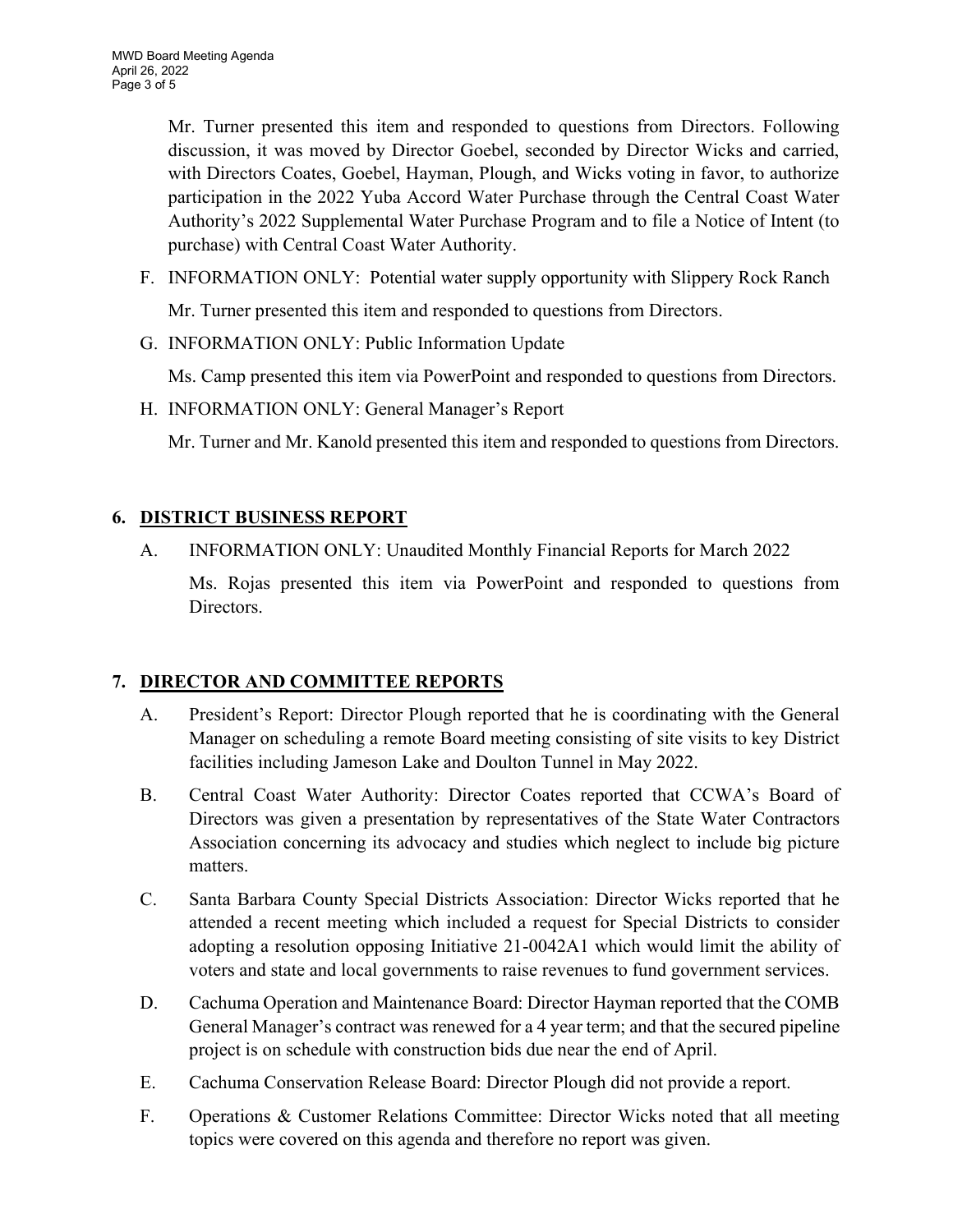- G. Finance Committee: Director Plough noted that the committee did not meet due to a lack of a quorum.
- H. Strategic Planning Committee: Director Coates noted that the committee did not meet but that the committee is meeting with the MSD Strategic Planning Committee on April 27, 2022.

## 8. LEGAL MATTERS

A. Recent and Pending Legal Matters Review – Oral Report

No report was given.

The Board adjourned to closed session on the following matters at 1:05 p.m.

B. CLOSED SESSION: Pursuant to Government Code 54956.9(d)(2) Conference with Legal counsel – Anticipated Litigation, 3 cases

As to the first case, the Board received an update and no action was taken.

As to the second and third cases, direction was given to the General Manager concerning the settlement of small property damage claims pursuant to Resolution 2175. The claims and any settlement agreement for the same shall be available in accordance with the Government Code.

C. CLOSED SESSION: Pursuant to Government Code §54956.9(d)(1) Conference with Legal Counsel – Existing Litigation, Central Coast Water Authority et. al. v. Santa Barbara County Flood Control and Water Conservation District, et. al, Santa Barbara Superior Court Case No. 21CV02432

The Board voted 4 to 0 to reject the claim presented on April 1, 2022 by the Santa Barbara County Flood Control and Water Conservation District for defense and indemnity. The claim shall be available in accordance with the Government Code.

D. Pursuant to Government Code §54957.6 Conference with Labor Negotiators

Agency designated representatives: Nicholas Turner, Grant Burton Employee organization: SEIU local 620

The Board received an update from labor negotiators and no action was taken.

The Board reconvened in open session at 2:12 p.m.

### 9. DIRECTOR REQUESTS

Directors requested the following items be included on a future agenda:

- Discussion on potential additional conservation measures needed to respond to severe drought conditions.
- Provide update on State's progress with the establishment of the new urban water use objective.